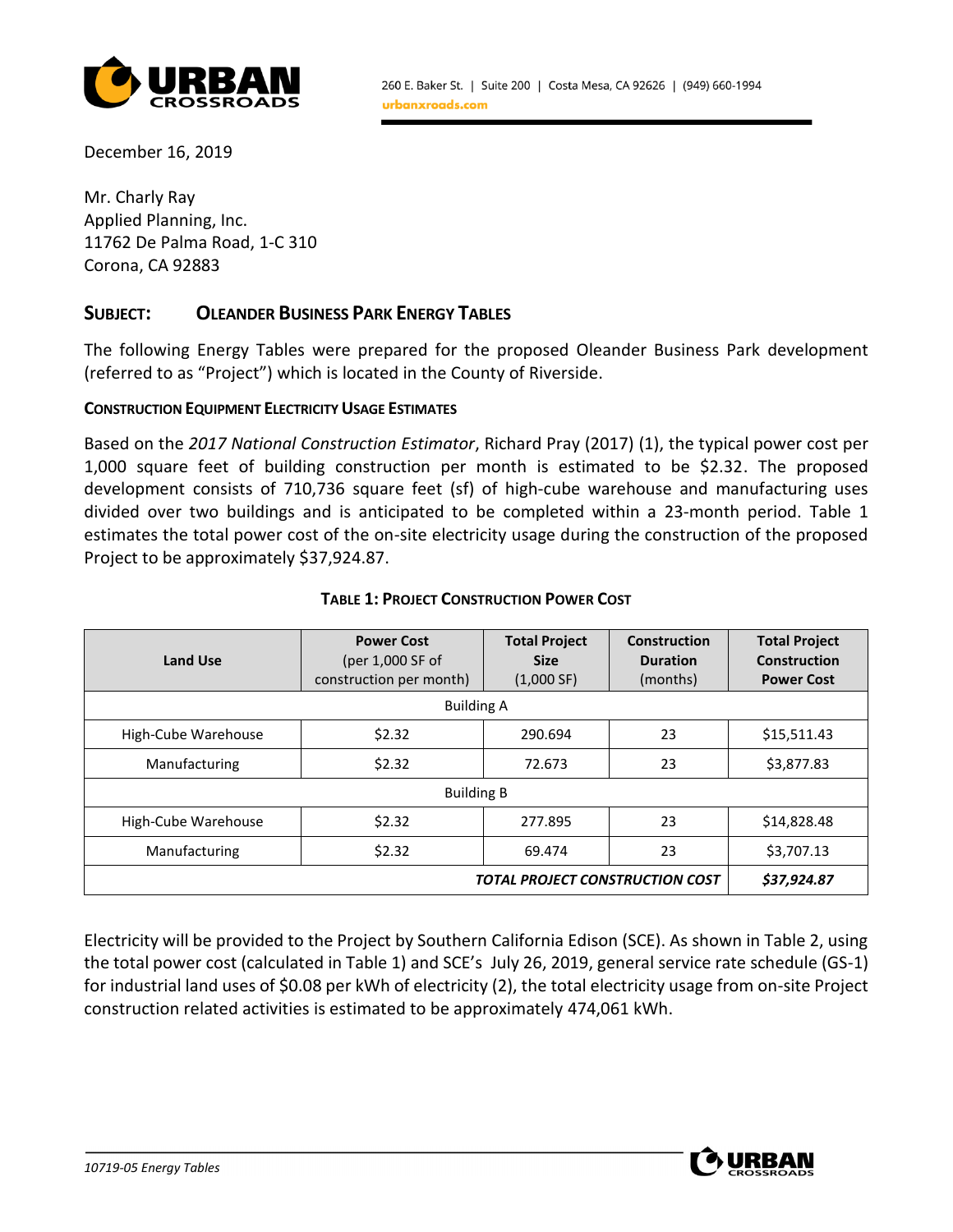| <b>Land Use</b>                                   | Cost per kWh      | <b>Total Project Construction</b><br><b>Electricity Usage (kWh)</b> |
|---------------------------------------------------|-------------------|---------------------------------------------------------------------|
|                                                   | <b>Building A</b> |                                                                     |
| High-Cube Warehouse                               | \$0.08            | 193,893                                                             |
| Manufacturing                                     | \$0.08            | 48,473                                                              |
|                                                   |                   |                                                                     |
| High-Cube Warehouse                               | \$0.08            | 185,356                                                             |
| Manufacturing                                     | \$0.08            | 46,339                                                              |
| TOTAL PROJECT CONSTRUCTION ELECTRICTY USAGE (kWh) | 474,061           |                                                                     |

## **TABLE 2: PROJECT CONSTRUCTION ELECTRICITY USAGE**

### **CONSTRUCTION EQUIPMENT FUEL ESTIMATES**

Fuel consumption estimates are presented in Table 3. The aggregate fuel consumption rate for all equipment is estimated at 18.5 hp-hr-gal., obtained from California Air Resources Board (CARB) 2018 Emissions Factors Tables and cited fuel consumption rate factors presented in Table D‐24 of the Moyer guidelines (3). For the purposes of this analysis, the calculations are based on all construction equipment being diesel‐powered which is standard practice consistent with industry standards. Diesel fuel would be supplied by existing commercial fuel providers serving the City and region. As presented in Table 3, Project construction activities would consume an estimated 125,156 gallons of diesel fuel.

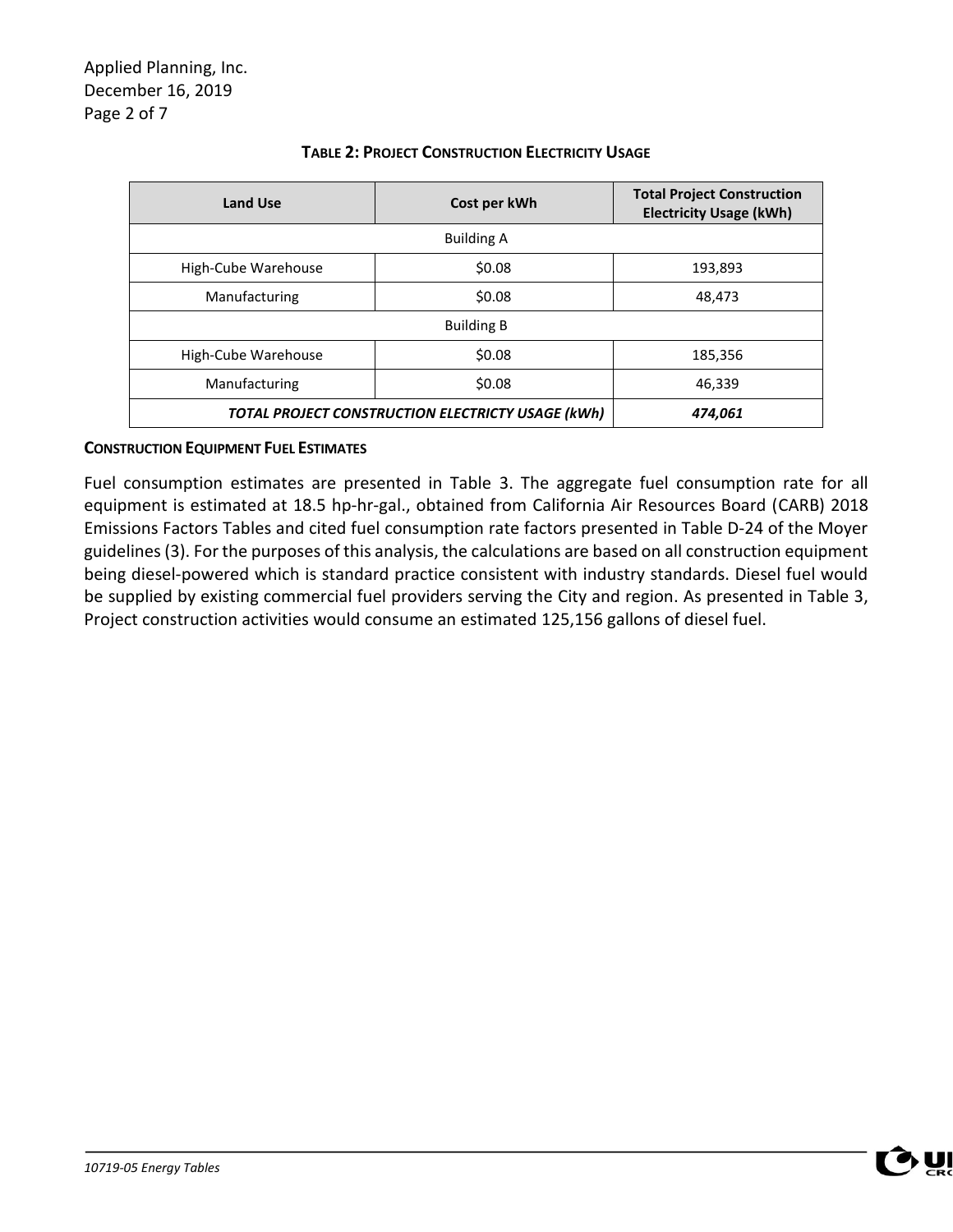## Applied Planning, Inc. December 16, 2019 Page 3 of 7

| <b>Activity/Duration</b>                             | <b>Equipment</b>           | <b>HP Rating</b> | Quantity       | <b>Usage</b><br><b>Hours</b> | <b>Load Factor</b>                                    | HP-hrs/day | <b>Total Fuel</b><br><b>Consumption</b><br>(gal. diesel fuel) |
|------------------------------------------------------|----------------------------|------------------|----------------|------------------------------|-------------------------------------------------------|------------|---------------------------------------------------------------|
| Site Preparation                                     | <b>Crawler Tractors</b>    | 212              | 4              | 8                            | 0.43                                                  | 2,917      | 4,730                                                         |
| $(30 \text{ days})$                                  | <b>Rubber Tired Dozers</b> | 247              | 3              | 8                            | 0.40                                                  | 2,371      | 3,845                                                         |
|                                                      | <b>Crawler Tractors</b>    | 212              | $\overline{2}$ | 8                            | 0.43                                                  | 1,459      | 5,913                                                         |
|                                                      | Excavators                 | 158              | $\overline{2}$ | 8                            | 0.38                                                  | 961        | 3,894                                                         |
| Grading<br>$(75 \text{ days})$                       | Graders                    | 187              | $\mathbf{1}$   | 8                            | 0.41                                                  | 613        | 2,487                                                         |
|                                                      | <b>Rubber Tired Dozers</b> | 247              | $\mathbf{1}$   | 8                            | 0.40                                                  | 790        | 3,204                                                         |
|                                                      | <b>Scrapers</b>            | 367              | $\overline{2}$ | 8                            | 0.48                                                  | 2,819      | 11,427                                                        |
|                                                      | Cranes                     | 231              | $\mathbf{1}$   | 8                            | 0.29                                                  | 536        | 11,587                                                        |
|                                                      | <b>Crawler Tractors</b>    | 212              | 3              | 8                            | 0.43                                                  | 2,188      | 47,305                                                        |
| <b>Building Construction</b><br>$(400 \text{ days})$ | Forklifts                  | 89               | 3              | 8                            | 0.20                                                  | 427        | 9,237                                                         |
|                                                      | <b>Generator Sets</b>      | 84               | $\mathbf{1}$   | 8                            | 0.74                                                  | 497        | 10,752                                                        |
|                                                      | Welders                    | 46               | $\mathbf{1}$   | 8                            | 0.45                                                  | 166        | 3,581                                                         |
|                                                      | Pavers                     | 130              | $\overline{2}$ | 8                            | 0.42                                                  | 874        | 2,597                                                         |
| Paving<br>$(55 \text{ days})$                        | Paving Equipment           | 132              | $\overline{2}$ | 8                            | 0.36                                                  | 760        | 2,260                                                         |
|                                                      | Rollers                    | 80               | $\overline{2}$ | 8                            | 0.38                                                  | 486        | 1,446                                                         |
| <b>Architectural Coating</b><br>$(55 \text{ days})$  | Air Compressors            | 78               | $\mathbf{1}$   | 8                            | 0.48                                                  | 300        | 890                                                           |
|                                                      |                            |                  |                |                              | <b>CONSTRUCTION FUEL DEMAND (GALLONS DIESEL FUEL)</b> |            | 125,156                                                       |

## **TABLE 3: CONSTRUCTION EQUIPMENT FUEL CONSUMPTION ESTIMATES**

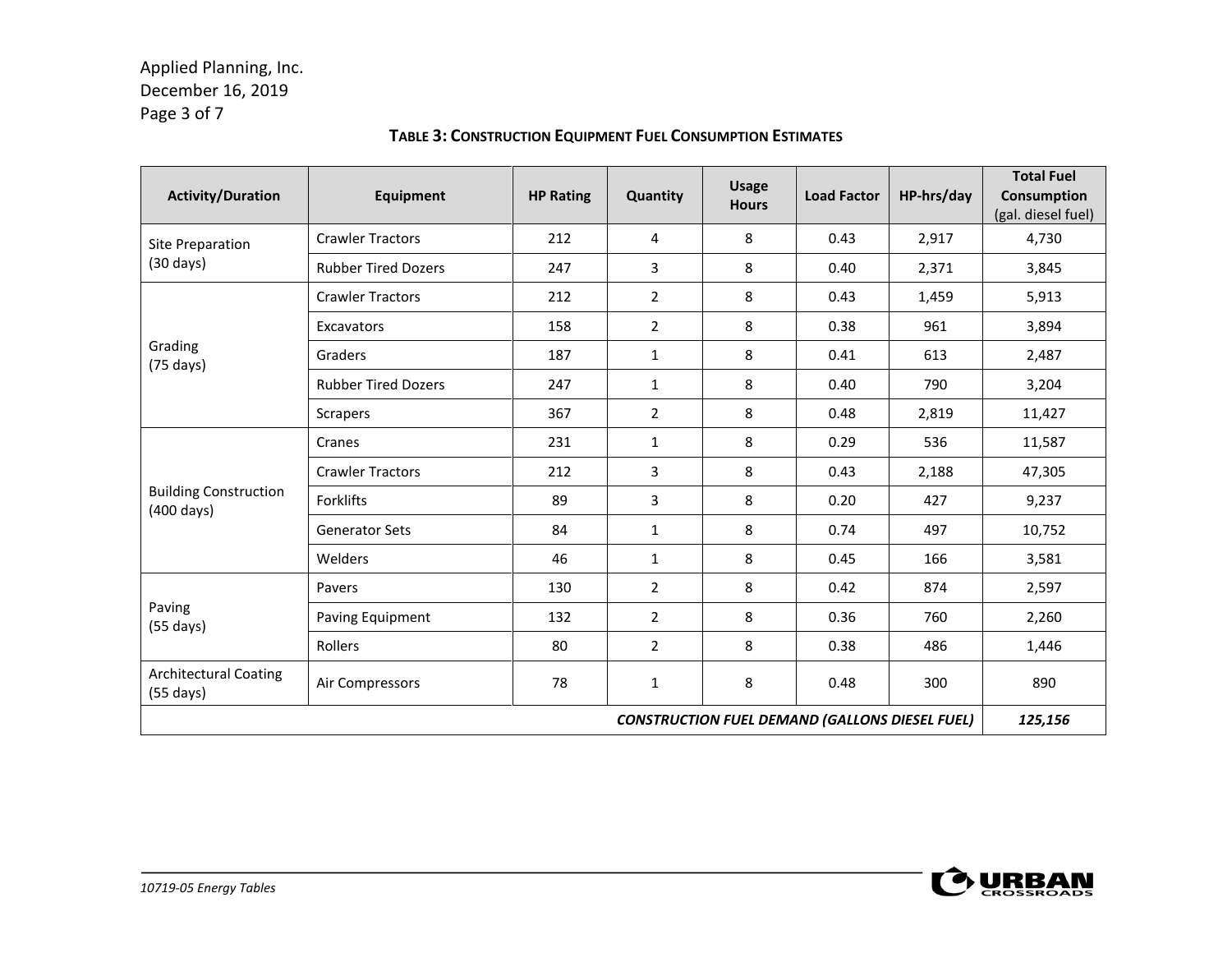## **CONSTRUCTION WORKER FUEL ESTIMATES**

It is assumed that all construction worker trips are from light duty autos (LDA) along area roadways. Data regarding Project related construction worker trips were based on CalEEMod 2016.3.2 model defaults utilized within the AQIA. Vehicle fuel efficiencies for LDAs were estimated using information generated within the 2017 version of the EMFAC developed by the CARB.

Table 4 provides an estimated annual fuel consumption resulting from the Project generated by LDAs related to construction worker trips. Based on Table 4, it is estimated that 127,719 gallons of fuel will be consumed related to construction worker trips during full construction of the proposed Project.

| <b>Construction Activity</b>                         | Worker<br>Trips / Day                                  | <b>Trip Length</b><br>(miles) | <b>Vehicle</b><br><b>Miles Traveled</b> | <b>Average Vehicle</b><br><b>Fuel Economy</b><br>(mpg) | <b>Estimated Fuel</b><br><b>Consumption</b><br>(gallons) |
|------------------------------------------------------|--------------------------------------------------------|-------------------------------|-----------------------------------------|--------------------------------------------------------|----------------------------------------------------------|
| Site Preparation<br>$(30 \text{ days})$              | 18                                                     | 14.7                          | 7,938                                   | 30.76                                                  | 258                                                      |
| Grading<br>$(75 \text{ days})$                       | 20                                                     | 14.7                          | 22,050                                  | 30.76                                                  | 717                                                      |
| <b>Building Construction</b><br>$(400 \text{ days})$ | 654                                                    | 14.7                          | 3,845,520                               | 31.26                                                  | 123,007                                                  |
| Paving<br>$(55 \text{ days})$                        | 15                                                     | 14.7                          | 12,128                                  | 31.59                                                  | 384                                                      |
| <b>Architectural Coating</b><br>$(55 \text{ days})$  | 131                                                    | 14.7                          | 105,914                                 | 31.59                                                  | 3,353                                                    |
|                                                      | 127,719<br><b>CONSTRUCTION WORKER FUEL CONSUMPTION</b> |                               |                                         |                                                        |                                                          |

## **TABLE 4: CONSTRUCTION WORKER FUEL CONSUMPTION ESTIMATES**

## **CONSTRUCTION VENDOR FUEL ESTIMATES**

It is assumed that 50% of all vendor trips are from Medium-Heavy-Duty-Trucks (MHDT), 50% are from Heavy-Heavy-Duty Trucks (HHDT), and 100% of all hauling trips are HHDTs. These assumptions are consistent with the 2016.3.2 CalEEMod defaults utilized within the within the AQIA. Vehicle fuel efficiencies for MHDTs and HHDTs were estimated using information generated within EMFAC2017.

Tables 5 and 6 shows the estimated fuel economy of MHDTs and HHDTs accessing the Project site. Based on Tables 5 and 6, fuel consumption from construction trips will total approximately 1,983,968 gallons.

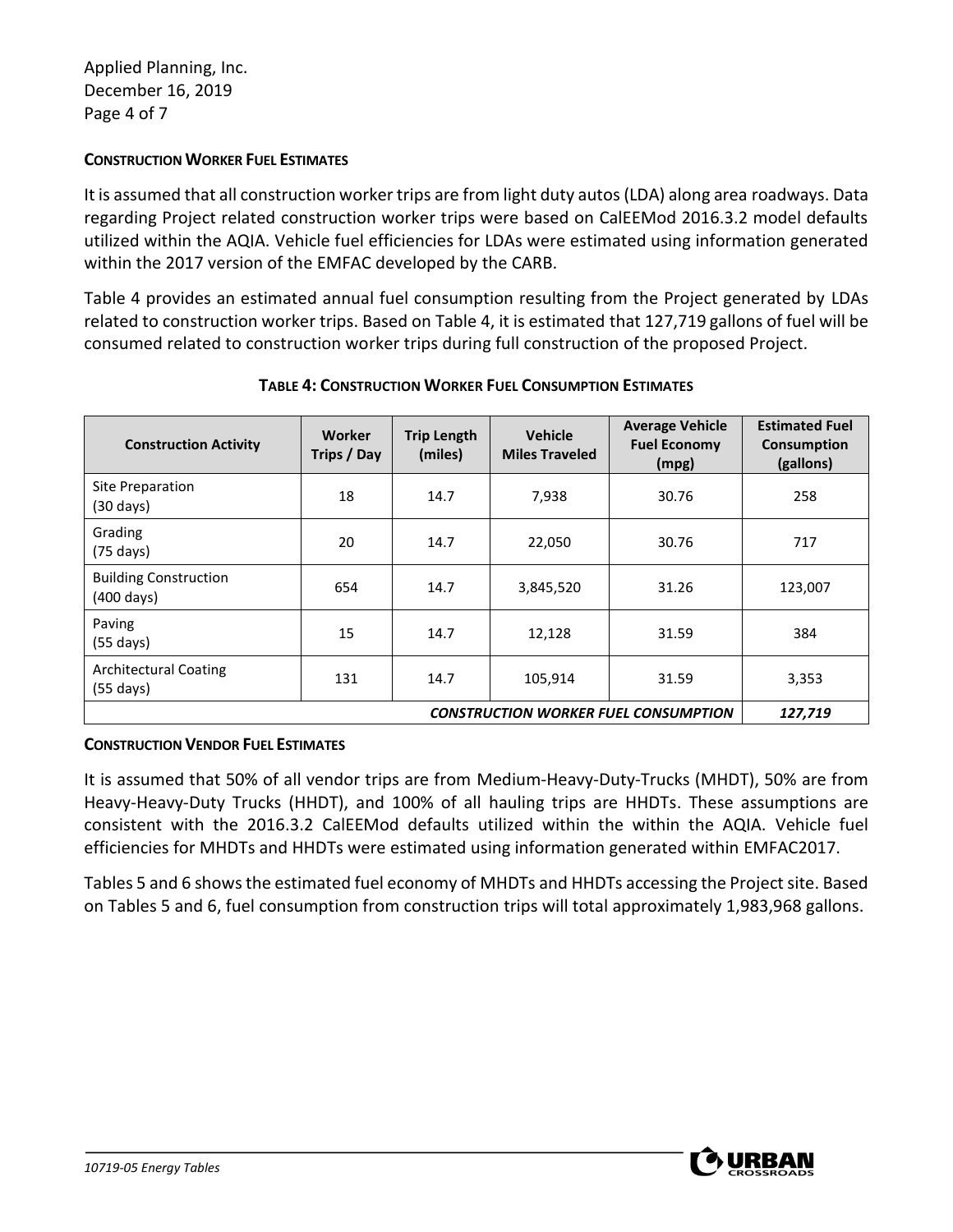### **TABLE 5: CONSTRUCTION VENDOR FUEL CONSUMPTION ESTIMATES (MHD TRUCKS)**

| <b>Construction Activity</b>                         | Vendor<br>Trips / Day                   | <b>Trip Length</b><br>(miles) | <b>Vehicle</b><br><b>Miles Traveled</b> | <b>Average Vehicle</b><br><b>Fuel Economy</b><br>(mpg) | <b>Estimated Fuel</b><br>Consumption<br>(gallons) |
|------------------------------------------------------|-----------------------------------------|-------------------------------|-----------------------------------------|--------------------------------------------------------|---------------------------------------------------|
| Vendor                                               |                                         |                               |                                         |                                                        |                                                   |
| <b>Building Construction</b><br>$(400 \text{ days})$ | 128<br>351,900<br>9.67<br>36,409<br>6.9 |                               |                                         |                                                        |                                                   |
| TOTAL PROJECT MEDIUM-DUTY TRUCK TOTAL (VENDOR)       |                                         |                               |                                         |                                                        | 36,409                                            |

## **TABLE 6: CONSTRUCTION VENDOR/HAULING FUEL CONSUMPTION ESTIMATES (HHD TRUCKS)**

| <b>Construction Activity</b>                         | Vendor<br>Trips / Day | <b>Trip Length</b><br>(miles) | <b>Vehicle</b><br><b>Miles Traveled</b> | <b>Average Vehicle</b><br><b>Fuel Economy</b><br>(mpg) | <b>Estimated Fuel</b><br>Consumption<br>(gallons) |
|------------------------------------------------------|-----------------------|-------------------------------|-----------------------------------------|--------------------------------------------------------|---------------------------------------------------|
|                                                      |                       | Vendor                        |                                         |                                                        |                                                   |
| <b>Building Construction</b><br>$(400 \text{ days})$ | 128                   | 6.9                           | 351,900                                 | 6.89                                                   | 51,080                                            |
| <b>Hauling</b>                                       |                       |                               |                                         |                                                        |                                                   |
| Grading<br>$(75 \text{ days})$                       | 8,625                 | 20                            | 12,937,500                              | 6.82                                                   | 1,896,480                                         |
| TOTAL PROJECT HEAVY-DUTY TRUCK TOTAL (HAULING)       |                       |                               |                                         |                                                        | 1,947,559                                         |

#### **TRANSPORTATION ENERGY DEMANDS**

Energy that would be consumed by Project‐generated traffic is a function of total VMT and estimated vehicle fuel economies of vehicles accessing the Project site. Table 7 presents the estimated annual fuel consumption from project-generated traffic.

#### **TABLE 7: PROJECT-GENERATED TRAFFIC ANNUAL FUEL CONSUMPTION (1 OF 2)**

| <b>Vehicle Type</b> | <b>Annual Vehicle</b><br><b>Miles Traveled</b> | <b>Average Vehicle Fuel</b><br>Economy<br>(mpg) | <b>Estimated Annual Fuel</b><br><b>Consumption (gallons)</b> |
|---------------------|------------------------------------------------|-------------------------------------------------|--------------------------------------------------------------|
|                     |                                                | Passenger Cars                                  |                                                              |
| LDA                 | 3,459,661                                      | 31.59                                           | 109,534                                                      |
| LDT1                | 239,815                                        | 26.44                                           | 9,071                                                        |
| LDT <sub>2</sub>    | 1,181,924                                      | 24.76                                           | 47,736                                                       |
| <b>MDV</b>          | 756,258                                        | 19.93                                           | 37,952                                                       |

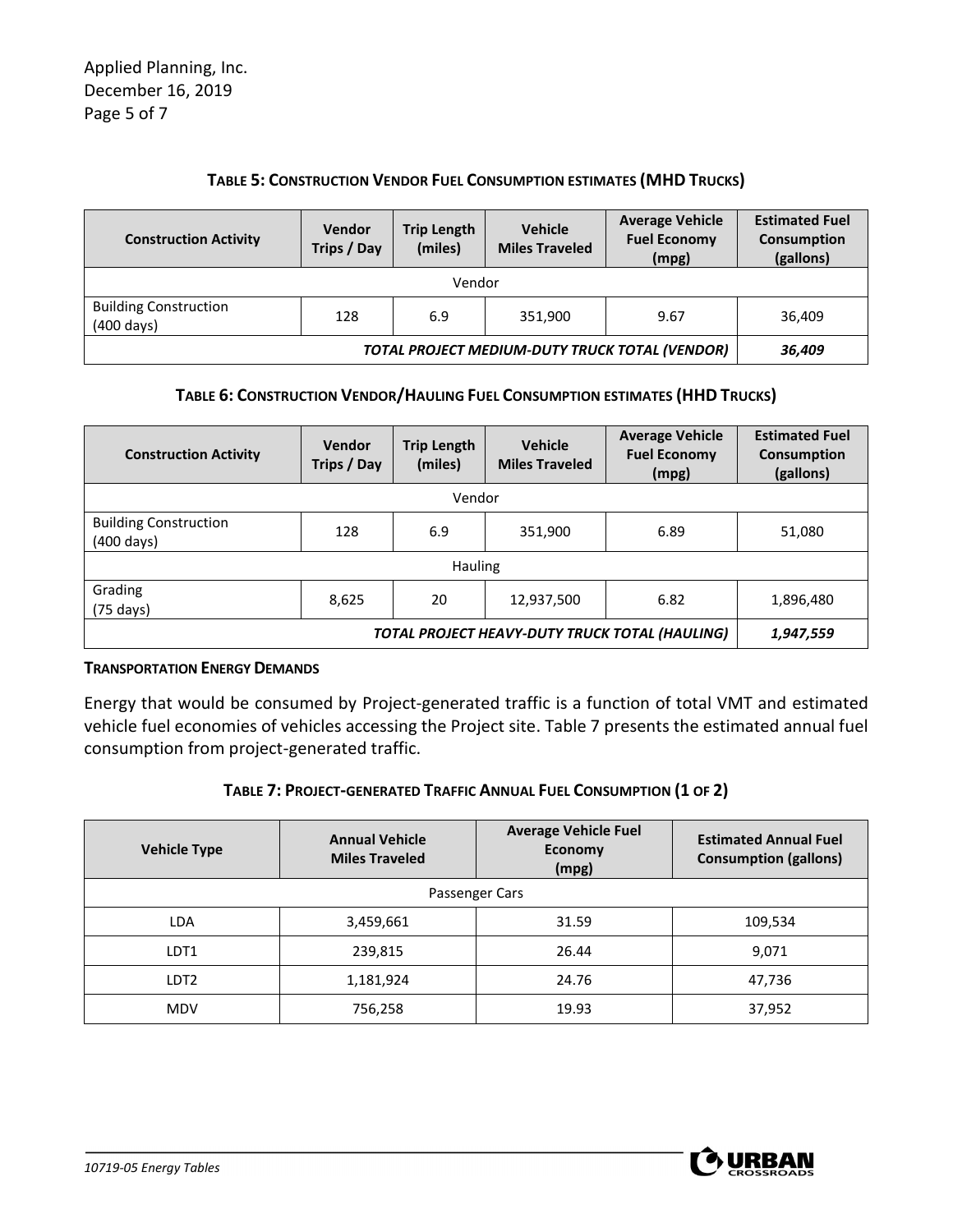| <b>Vehicle Type</b> | <b>Annual Vehicle</b><br><b>Miles Traveled</b> | <b>Average Vehicle Fuel</b><br>Economy<br>(mpg) | <b>Estimated Annual Fuel</b><br><b>Consumption (gallons)</b> |
|---------------------|------------------------------------------------|-------------------------------------------------|--------------------------------------------------------------|
|                     |                                                | <b>Trucks</b>                                   |                                                              |
| <b>LHDT</b>         | 893,406                                        | 14.09                                           | 63,388                                                       |
| <b>MHDT</b>         | 1,108,988                                      | 9.73                                            | 113,948                                                      |
| <b>HHDT</b>         | 3,358,033                                      | 6.93                                            | 484,416                                                      |
| <b>TOTAL</b>        | 10,998,084                                     |                                                 | 866,046                                                      |

## **TABLE 7: PROJECT-GENERATED TRAFFIC ANNUAL FUEL CONSUMPTION (2 OF 2)**

#### **FACILITY ENERGY DEMANDS**

Project building operations and Project site maintenance activities would result in the consumption of natural gas and electricity. Natural gas would be supplied to the Project by Southern California Gas (SoCalGas) and electricity would be supplied to the Project by SCE. Annual natural gas and electricity demands of the Project are summarized in Table 8.

#### **TABLE 8: PROJECT ANNUAL OPERATIONAL ENERGY DEMAND SUMMARY**

| <b>Natural Gas Demand</b>         | kBTU/year |
|-----------------------------------|-----------|
| Manufacturing                     | 2,257,210 |
| <b>Other Non-Asphalt Surfaces</b> | 0         |
| Parking Lot                       | 0         |
| High-Cube Warehouse               | 564,127   |
| TOTAL PROJECT NATURAL GAS DEMAND  | 2,821,337 |
| <b>Electricity Demand</b>         | kWh/year  |
| Manufacturing                     | 705,161   |
| <b>Other Non-Asphalt Surfaces</b> | 0         |
| Parking Lot                       | 83,000    |
| High-Cube Warehouse               | 655,832   |
| TOTAL PROJECT ELECTRICITY DEMAND  | 1,443,993 |